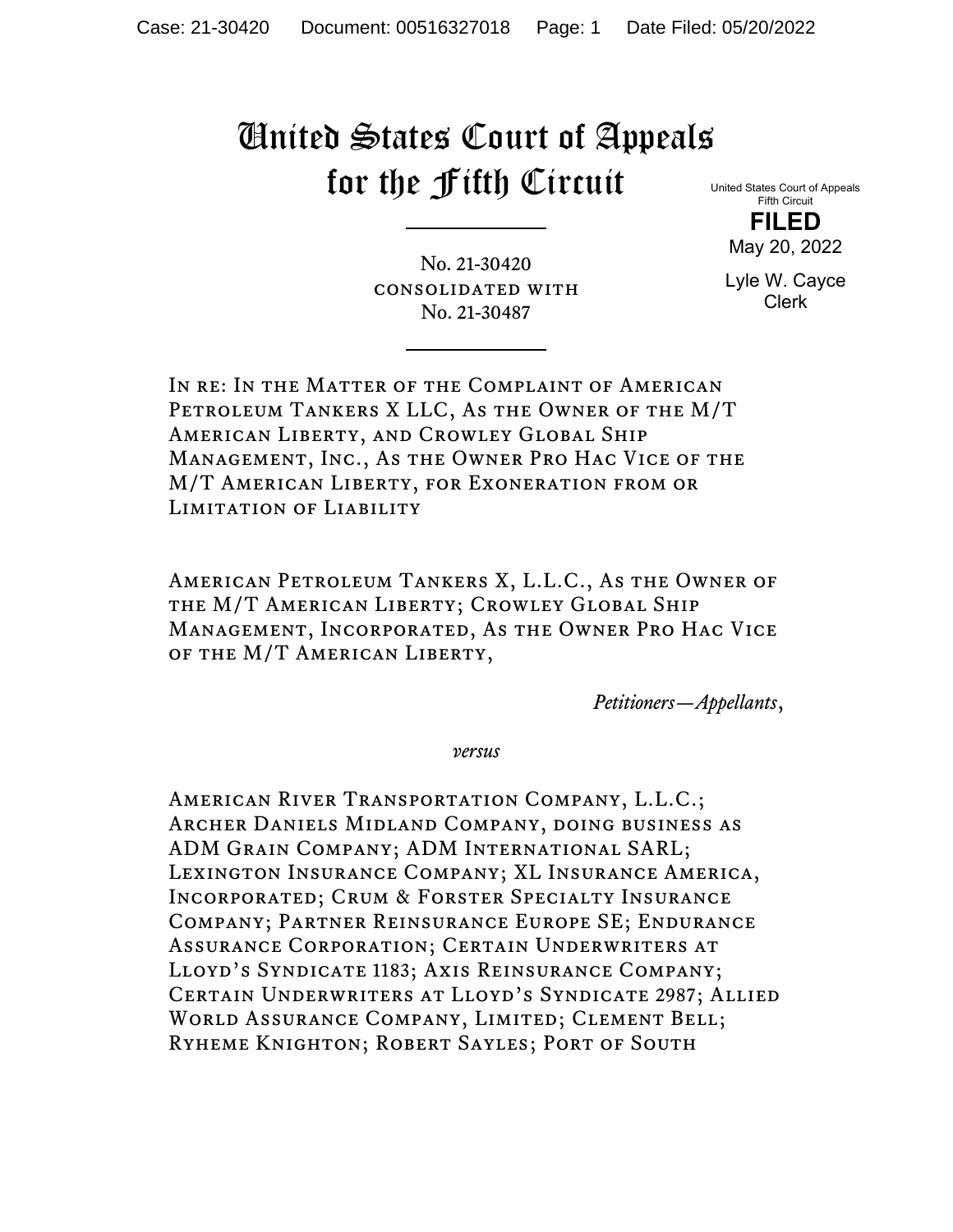Louisiana; Associated Marine Equipment, L.L.C.; Associated Terminals, L.L.C.; Scor Reinsurance Company; Ascot Underwriting Limited and Other Underwriters; Berkshire Hathaway Specialty Insurance Company; Marathon Petroleum Company, L.P.; AIG EUROPE, LIMITED; ALLIANZ GLOBAL CORPORATE; Specialty SE; Argo International Syndicate 1200; Axis Syndicate 2007; Barbican Syndicate 1955; Chaucer Syndicate 1084; Liberty Syndicate 4472; Markel Syndicate 3000; MS Amlin Syndicate 2001; Skuld Syndicate 1897; Tokio Marine Houston Casualty Company; Through Transport Mutual Insurance ASSOCIATION, LIMITED,

*Claimants—Appellees*,

Brandon Woodford,

*Third Party Defendant—Appellee*.

Appeal from the United States District Court For the Eastern District of Louisiana No. 2:19-CV-10525 No. 2:19-CV-10925

Before Richman, *Chief Judge*, and Costa and Ho, *Circuit Judges*. Per Curiam:[\\*](#page-1-0)

On the evening of May 16, 2019, the fully laden product tanker AMERICAN LIBERTY ("Vessel") left harbor in Garyville, Louisiana on the Lower Mississippi River. In the fast current, the bridge team lost control

<span id="page-1-0"></span><sup>\*</sup> Pursuant to 5TH CIRCUIT RULE 47.5, the court has determined that this opinion should not be published and is not precedent except under the limited circumstances set forth in 5TH CIRCUIT RULE 47.5.4.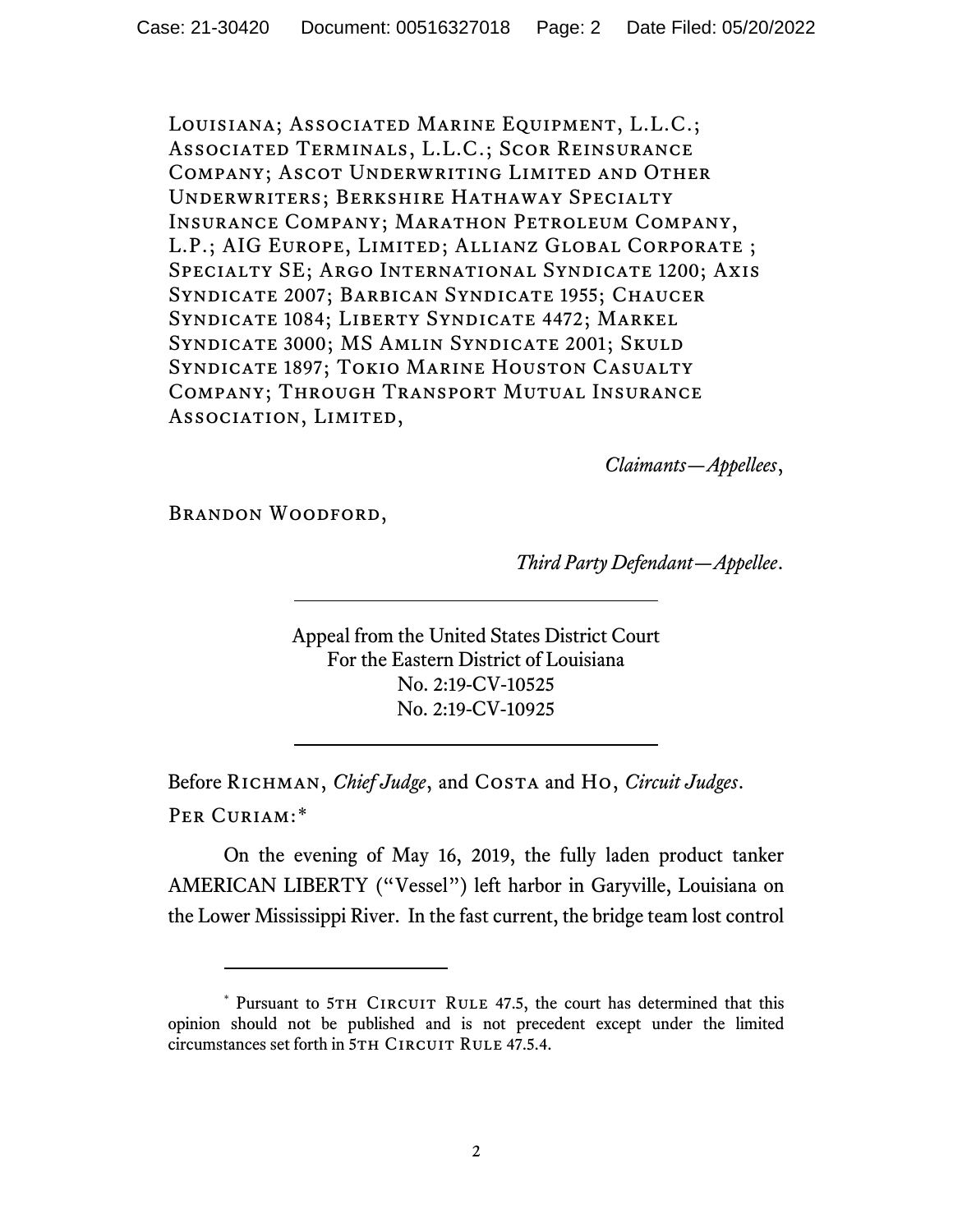## No. 21-30420 c/w No. 21-30487

of the Vessel, resulting in an accident that injured four people and damaged moored vessels, barges, and wharfs.

In the district court proceedings, the owner of the Vessel, American Petroleum Tankers X, L.L.C. ("APTX"), sought to be exonerated of liability. The operator of the Vessel, Crowley Global Ship Management, Inc. ("Crowley"), sought to limit its potential liability to the value of the Vessel. The district court held a bench trial pursuant to the Limitation of Liability Act and entered an injunction staying any related litigation against Crowley and APTX (the "Vessel Interests") until the end of the limitation of liability proceedings. *See* 46 U.S.C. § 30501. The district court ultimately concluded that the Vessel Interests were not entitled to limit their liability, and it lifted the injunction staying litigation.

The Vessel Interests appealed the denial of limited liability in Case No. 21-30420. Additionally, in a separate appeal, Case No. 21-30487, the Vessel Interests argue that the district court's injunction should remain in place until the conclusion of their appeal of the denial of limited liability. We consolidate these appeals.

This court "reviews the grant or denial of limited liability for clear error." *In re Omega Protein, Inc.*, 548 F.3d 361, 368 (5th Cir. 2008). The Limitation of Liability Act, 46 U.S.C. §§ 30501, *et seq*., allows a defendant in a maritime accident to petition for exoneration from liability. Alternatively, a defendant could petition to limit its liability to the value of the vessel, plus any pending freight, if it had no privity to or knowledge of any unseaworthy condition or negligent act that was a proximate cause of the accident. *In re Omega Protein,* 548 F.3d at 371. The district court found that negligence of the master and crew caused the accident, and therefore that APTX was not entitled to exoneration from liability. *See Probo II London v. Isla Santay MV*, 92 F.3d 361, 365 (5th Cir. 1996) ("[I]f the negligence of the master or crew